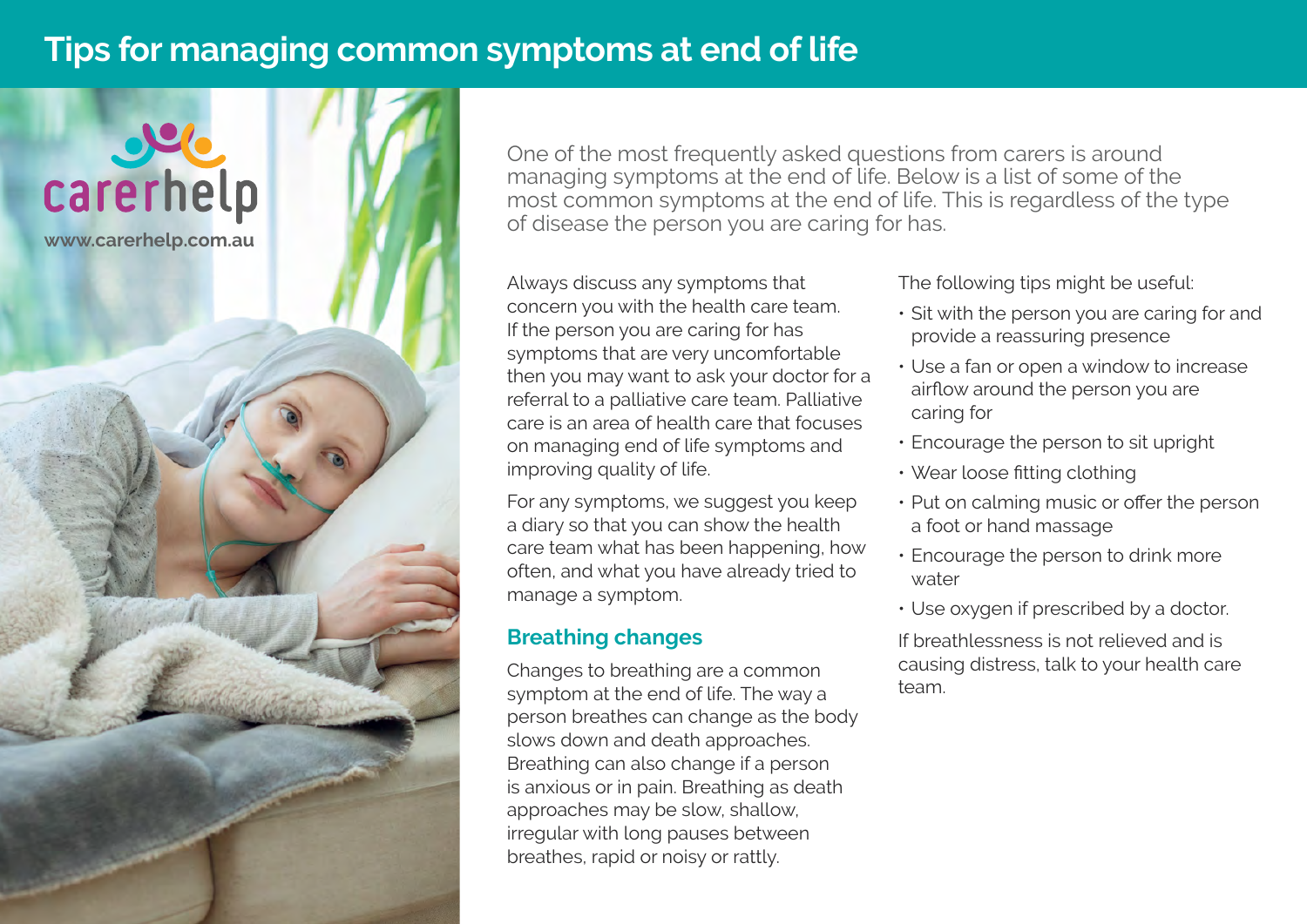## **Confusion or delirium**

People who experience delirium have difficulty remembering things, trouble concentrating and sometimes may have difficulty distinguishing between day and night. The person with delirium may not recognise familiar people or places, or they may become fixated on one thing or become suspicious. It can sometimes cause hallucinations when people see things that aren't actually there.

Delirium or confusion at the end of life is common and may be reversible or temporary. It can be distressing for you as the carer and also for the person you are caring for.

It is usually caused by a change in brain function which can be a result of the illness or sometimes medicines. It can also happen following a surgery or when someone has an infection.

The doctors treating the person you are caring for will do their best to identify the cause of the delirium and treat it. However, for people who are at the end of life and close to death, the delirium may not fully settle.

Ways to help your family member are to:

• Maintain eye contact

- Speak slowly, reminding them of who you are, where they are and that you are there to help
- If the person you are caring for is in hospital, it may be helpful for you to stay with them (where possible) as people with delirium respond better to familiar people than strangers
- Reduce number of visitors, and reduce stimulation and loud noises such as TV.

### **Constipation**

Constipation is when there is no bowel motion for several days. Constipation can be caused by many things and may cause the person you are caring for to feel nauseated and uncomfortable.

If constipation is causing a problem, talk to the health care team so they can prescribe the most appropriate medication.

Maintaining a healthy bowel can be difficult for someone at the end of life. If possible:

- Encourage regular drinks such as water and juice
- Suggest that they eat foods high in fibre (as well as regular drinks)
- Encourage them to go for a short walk each day if they feel up to it

• Keep a diary of bowel movements (when they occur, how often, and whether they are hard or soft).

If the person you are caring for is prescribed strong pain medicine, also request laxatives.

If there is no bowel action for two days, talk to your health care team.

Constipation can occur even if the person is not eating much food.

# **Fatigue**

Fatigue is a persistent feeling of tiredness, weakness, or lack of energy and is very common with people who are at the end of life. Fatigue can also present as feeling heavy or heavy-limbed, having an altered sleep pattern, difficulty carrying out usual tasks, memory loss, difficulty with concentration, low mood and lack of motivation.

The possible causes of fatigue include:

- Disease progression, infections, treatment
- The person you are caring for is spending more time in bed
- Muscle weakening and weight loss
- Increased pain
- Loss of appetite, reduced food intake, or poor nutrition
- Breathing difficulties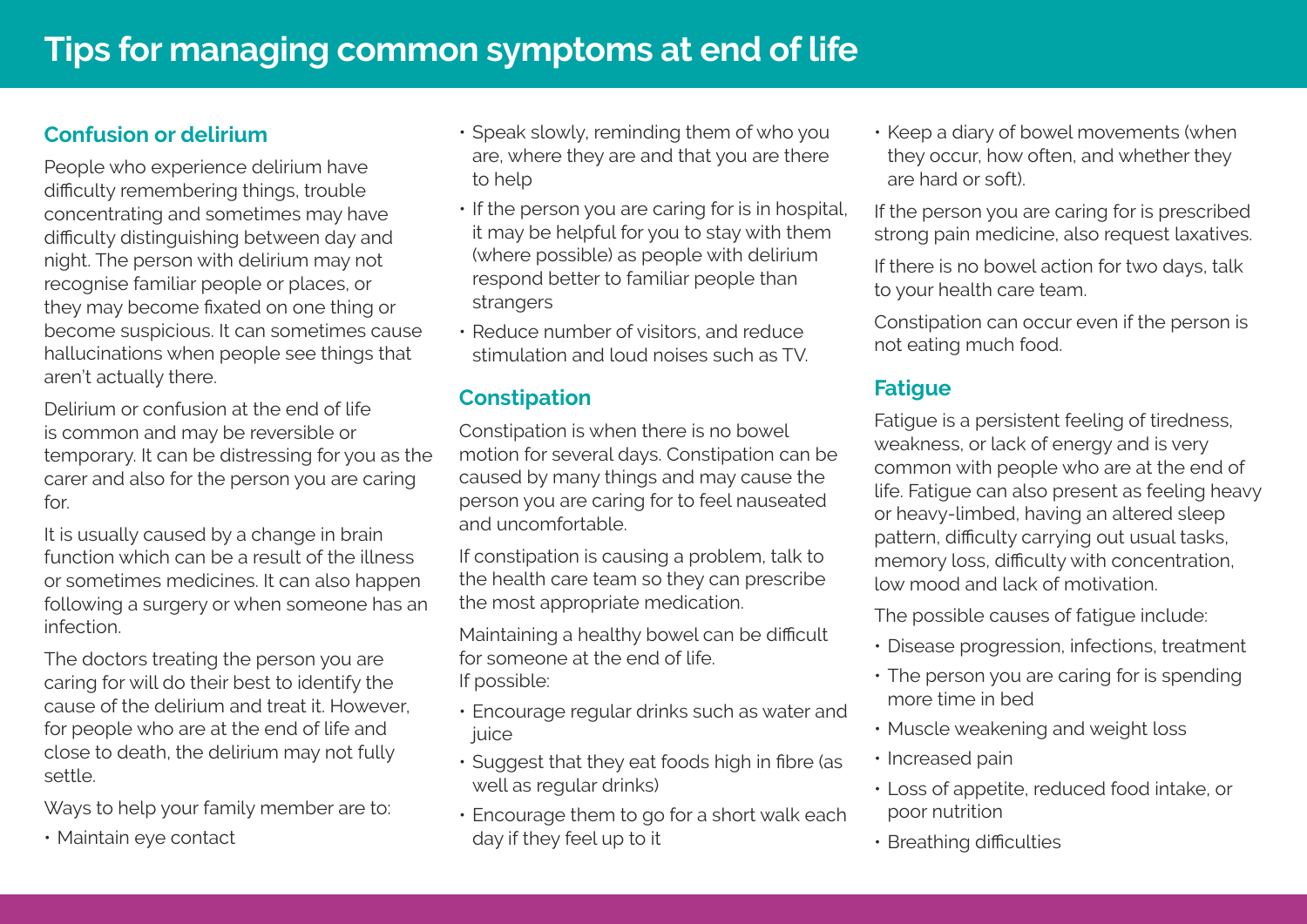- Low oxygen levels or a low blood count or anaemia
- Some medicines used to reduce pain.

Fatigue can be hard to manage but the following tips may help.

- Encourage short naps during the day and good sleep habits at night
- Suggest regular but gentle exercise
- Encourage nutritious food and drinks
- Plan to do the most energetic tasks (e.g shower) when energy levels are higher
- Encourage activities that do not require a lot of energy (board games, audio books, watching TV or reading)
- Avoid activities that tire such as long conversations or lots of visitors.

If you think that the person's fatigue has gotten worse, talk to your health care team. However, it is not always possible to prevent this decline.

#### **Incontinence**

At the end of life, people may lose the ability to control their bladder or bowels and pass urine and/or faeces onto their clothing or bedding. This is known as incontinence.

Diarrhoea can cause incontinence. This could be a one-off thing or could be what's called 'overflow' from when a person is constipated. If the person you are caring for has had constipation and then develops diarrhoea you should talk to the health care team before taking any more medicine for constipation or diarrhoea.

Incontinence can be a result of:

- The disease or illness
- Muscles relaxing at the end of life
- Confusion or an inability to express the need to go to the toilet.

Helping your friend or family member to use a bedpan or go to the toilet may make you and the person you are caring for feel embarrassed and uncomfortable. Please speak to the health care team if you would like assistance.

Suggestions for managing incontinence:

- The health care team can loan equipment such as bedpans, urinals, and a portable toilet or commode chair
- A mattress protector or bed pads can be used to protect bedding
- Absorbent pads or underwear can be used to catch urine and faeces
- Disposable wipes can be used to clean the skin.

Sometimes a urinary catheter can be inserted which drains urine into a bag thorough a tube.

#### **Nausea**

Feeling like you are going to vomit is described as nausea. Feeling nauseated is common for people at the end of life. This may be because they are constipated, have reduced appetite, or due to the medicines they are taking.

It is good to treat nausea early. Ways to help may include:

- Give the person you are caring for any prescribed anti-nausea medication as directed
- Encourage rest and relaxation including deep breathing, listening to soft music, having a foot or hand massage, or a warm bath
- Offer sips of water or ice chips to suck on
- Offer small amounts of bland food more often
- Offer warm ginger or peppermint herbal tea
- Avoid strong odours
- Manage constipation if you suspect that is the cause of the nausea
- If the nausea does not improve in a few hours, please call the health care team.